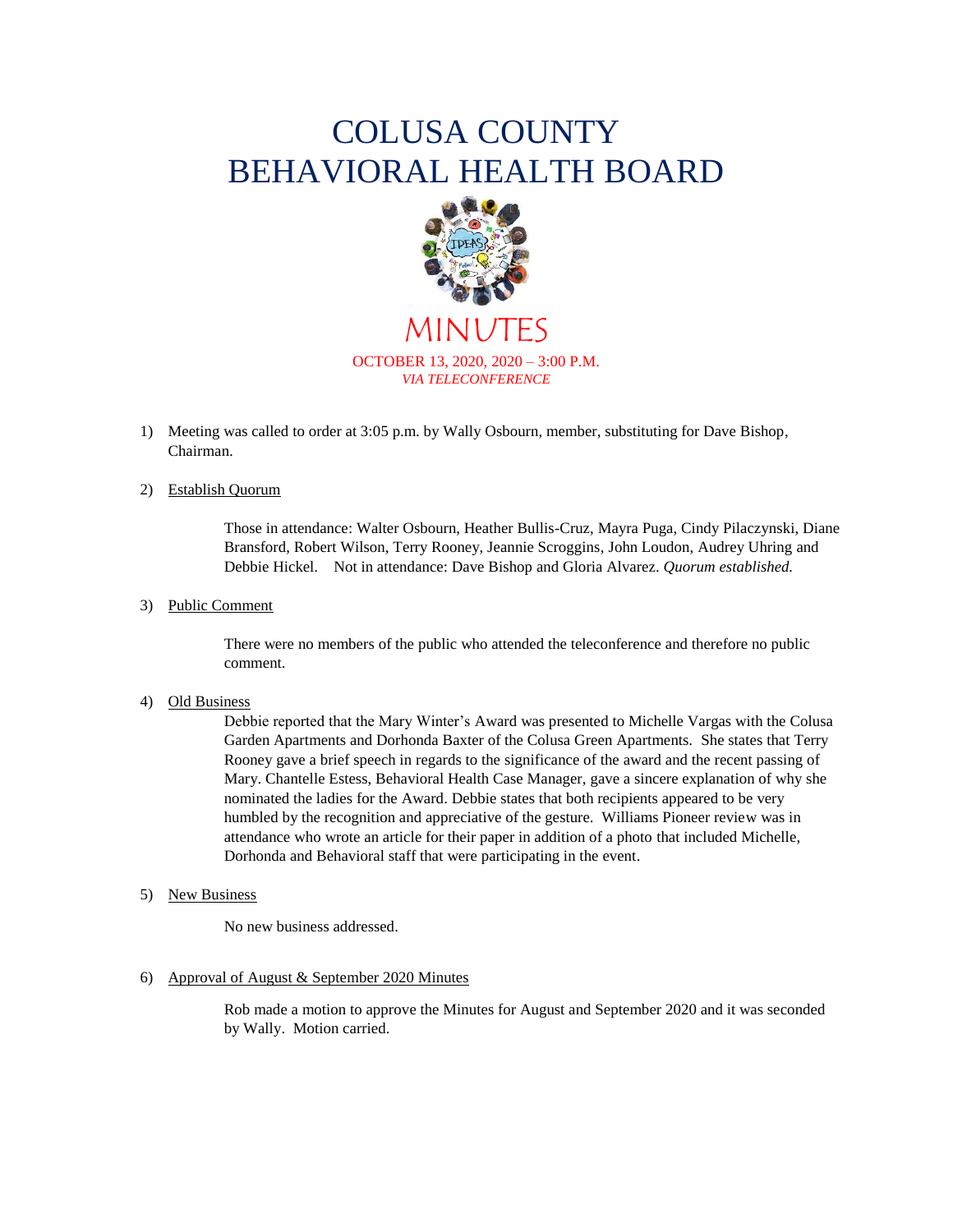#### 7) MHSA

Mayra states that that the "Cultural Competency" is due at the end of December. She states that she has reached out to the Behavioral Health Leadership for direction to see if they are aware of any Programs needing attention. One of the things mentioned is doing outreach to the community.

#### 8) Director's Report

Terry reports that today in the leadership meeting, discussions were held in regards to the criteria in moving forward with opening up the building and being more available. He states that they still need to look at the Safe Haven issue. He states that they should schedule another leadership meeting with Safe Haven in attendance to see what the options are. Terry also mentions that the "Tri-annual Medi-Cal" review is coming up in January 2021.

#### 9) Program Integrity

Heather reports that in August the numbers stayed the same although September really jumped. There were quite a few cancellations but still had more intakes than in the month of August. Heather states that the wait time will be down as Behavioral Health have hired more staff to address this issue.

#### 10) Quality Assurance

Jeannie states that summarizing the data, August and September were pretty close in numbers. Jeannie mentions that she has been training new hires. She is excited that Cindy Pilaczynski has joined the Behavioral Health Department as an "extra help" employee focusing on aspects of the Drug Medi-Cal program. Jeannie states that she finally received feedback on "Network Adequacy" from April 2020 – a corrective action that was addressed was to improve the timeliness for intakes. This identified an issue that we were already aware of, she states. Jeannie is hopeful that now that more staff have been hired, those number will improve. She mentions to everyone that 10 business days is the State requirement for Intakes. Jeannie goes on to report that she is prepping/planning for the Tri-Annual meeting.

#### 11) PRA Report

Cindy reports that as of today, for the month of October, no grievances have been filed. She does however report that a grievance that was filed in July has yet to be resolved. She is hoping to have it wrapped up this week.

#### 12) Safe Haven Report

Robert reports that there is nothing new on Safe Haven other than what Terry said previously. He does state that he is looking forward to seeing what the options will be for the future.

#### 13) State Required Contract Review

Terry states that all contracts, but one, have been executed as Behavioral Health is waiting for negotiated rates from a Contractor.

#### 14) Chairperson's Report

Chairperson not in attendance.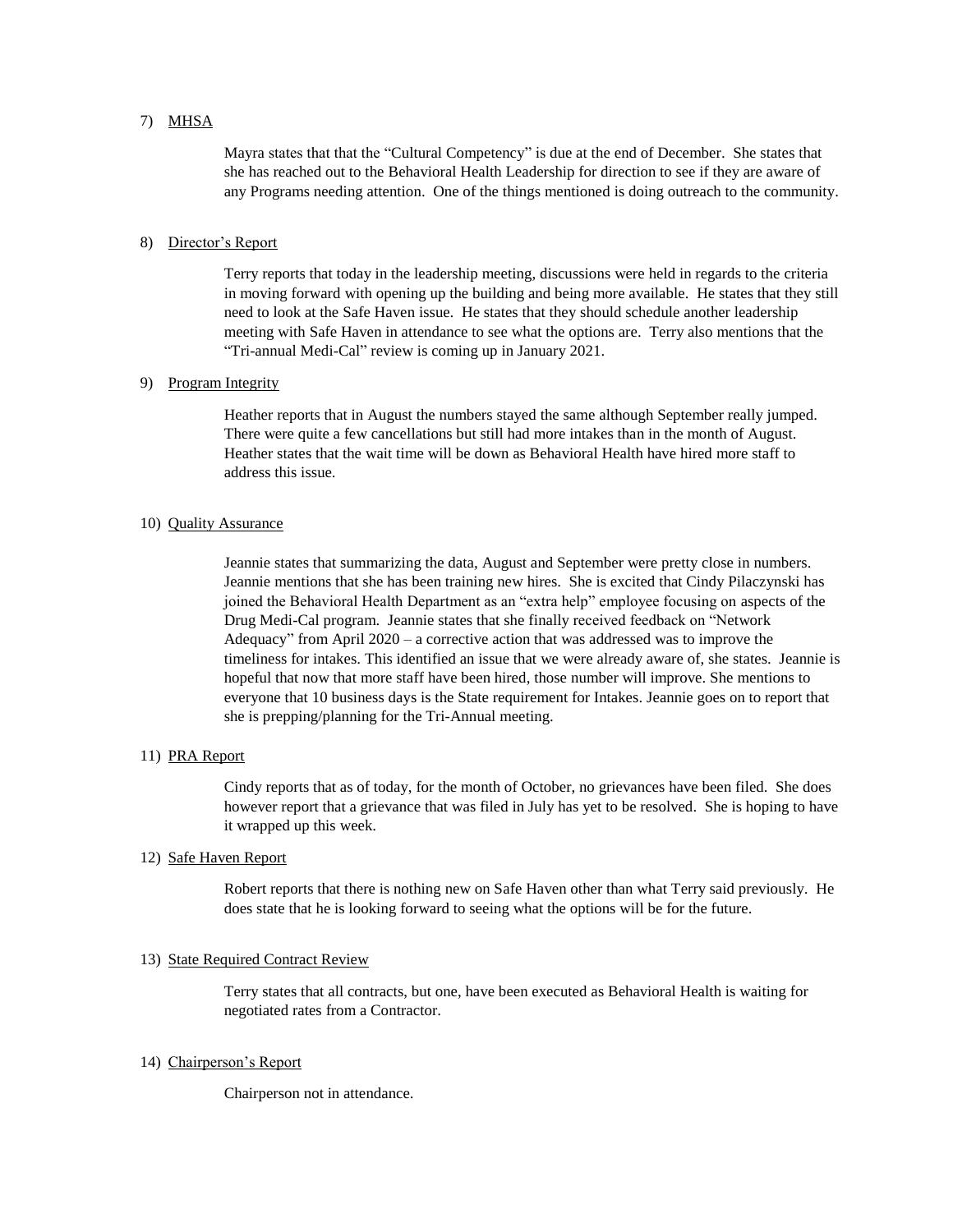#### 15) Board of Supervisor Report

John reports that the COVID tier status has changed from "purple" to "red". He states that the big issue is the kids coming face to face in the classroom in which they can do after a two week waiting period. He also states that as of today, there are three active COVID cases in Colusa County.

#### 16) Miscellaneous

As there were no other items, meeting was adjourned at 3:25 p.m. Next regularly scheduled meeting is November 10, 2020 at 3:00 p.m. via teleconference.

Debbie Hickel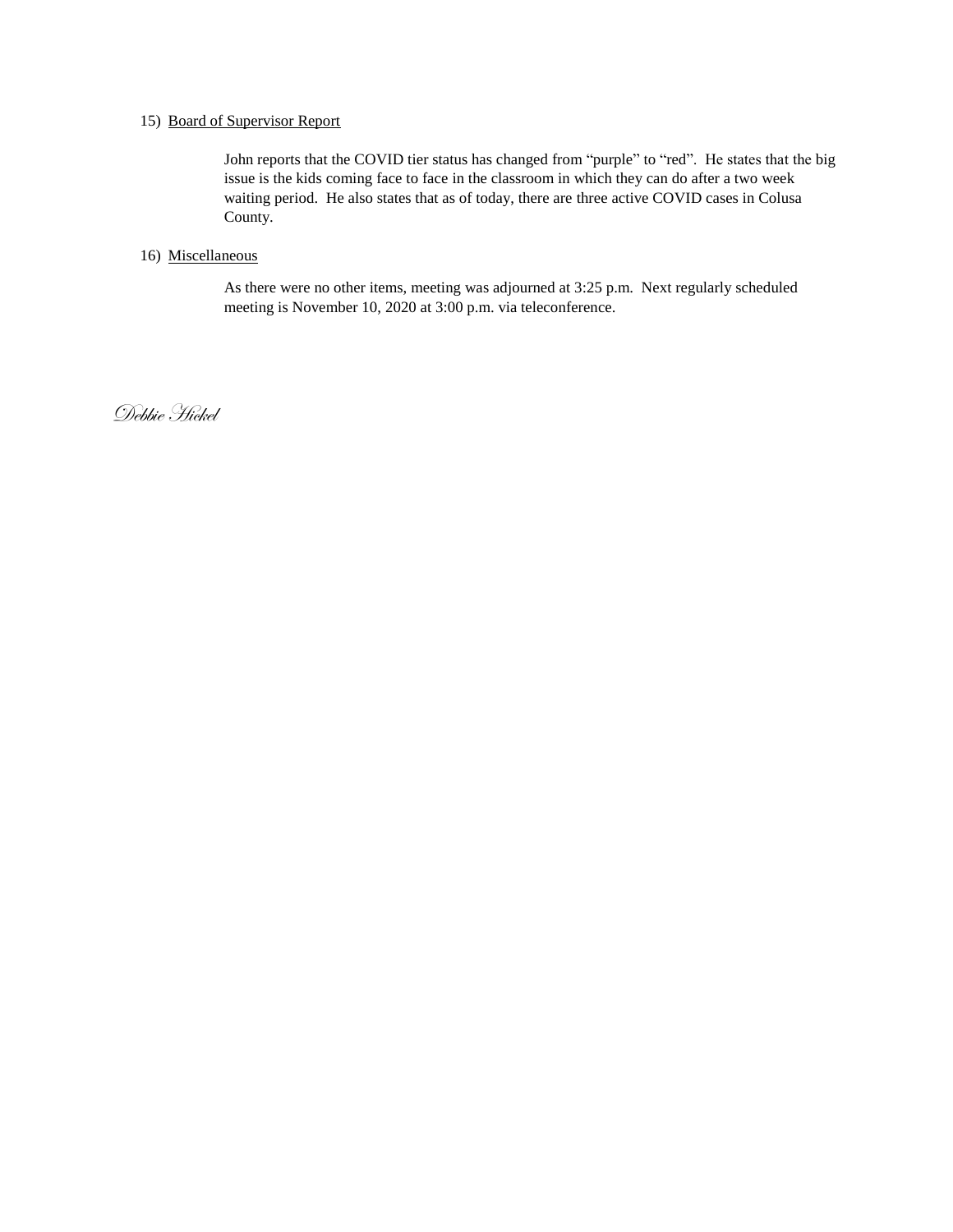# Colusa County Behavioral Health Intakes



|                      | <b>August</b>  | September | <b>August</b>        |                          | Septembe |  |
|----------------------|----------------|-----------|----------------------|--------------------------|----------|--|
| <b>Total Intakes</b> | 37             | 52        | No Shows             |                          |          |  |
| Hispanic Intakes 18  |                | 33        | <b>Cancellations</b> | $\overline{\mathcal{A}}$ | 14       |  |
| Interpreter          |                | 11        | Avg Wait Days        | 5.43                     | 6        |  |
| Expedited            | $\overline{a}$ | 4         |                      |                          |          |  |

|                     | <b>August</b> | September | <b>August</b>        |      | September |
|---------------------|---------------|-----------|----------------------|------|-----------|
| Total Intakes       | 37            | 52        | No Shows             |      |           |
| Hispanic Intakes 18 |               | 33        | <b>Cancellations</b> |      | 14        |
| Interpreter         | 4             | 11        | Avg Wait Days        | 5.43 | 6.43      |
|                     |               |           |                      |      |           |